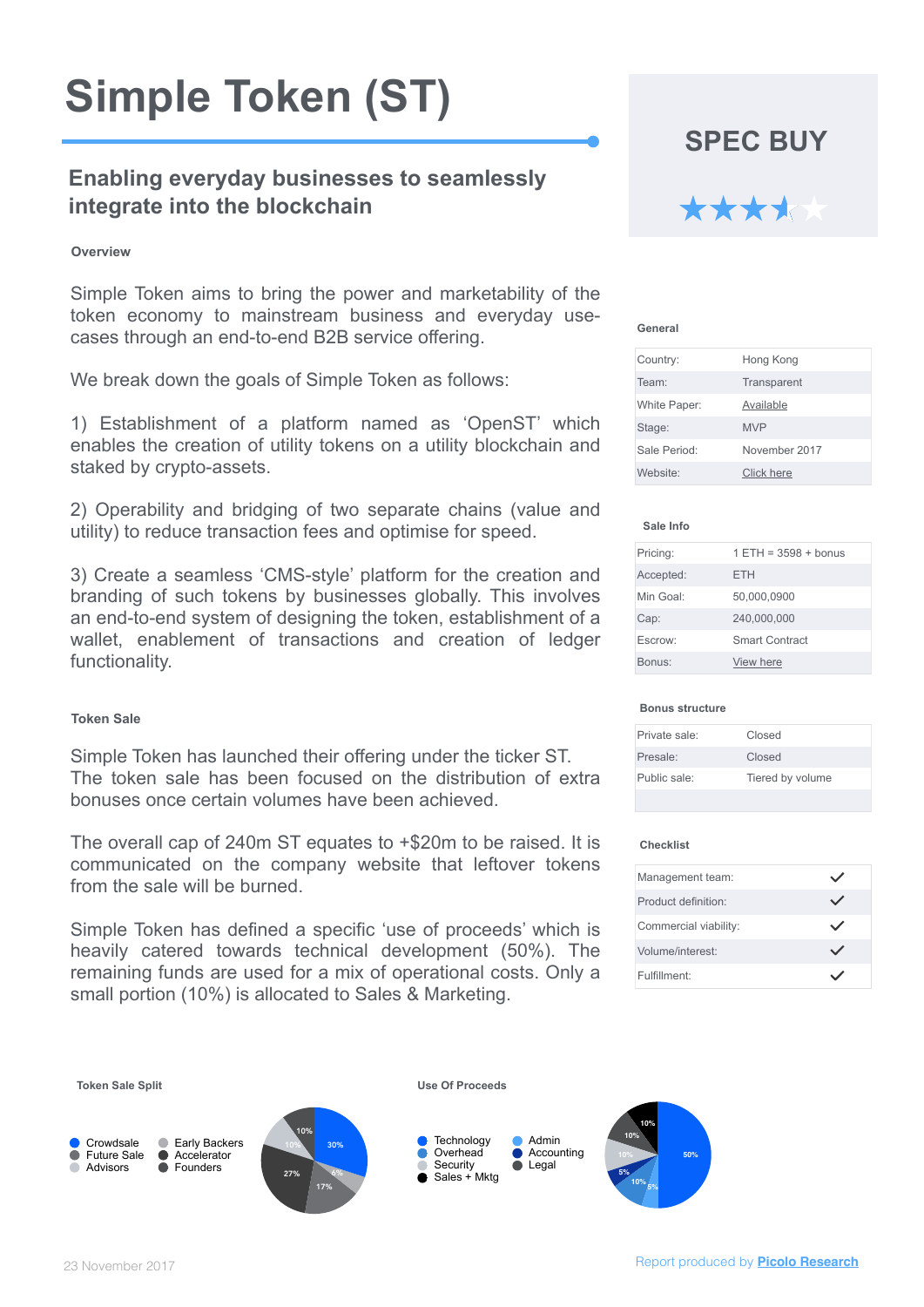The management team are from a heavily entrepreneurial background and have a vast range of experience between Europe and Asia. The team is further supported by

approximately 28 other operational staff.

**Jason Goldberg (CEO):** 18+ years of startups, previously working at fab.com and XING. Attended Stanford.

**Nishith Shah (CTO):** Founder of several consumer-related internet ventures such as Fabulis, Social Media and True Sparrow. Attended University of Southern California.

**Management**

Simple Token has outlined a technical and commercial roadmap

that follows through to Q1 2019.

**Milestone 1 (OpenST v0.9):** The initial milestone has already been released on Github (https://github.com/ OpenSTFoundation). The first step of the protocol involves having company users earn and spend branded tokens as well as transfer them within company applications.

**Milestone 2 (OpenST v1):** In Q1 2018, the company seeks to expand on the first version, focusing on escrow (supported by the foundation) as well as security and audits.

**Milestone 3 (Public Launch):** The expectation of a public launch to initial member companies is for Q2 2018. This milestone will be focused on consumer engagement and feedback.

**Milestone 4 (Founding Member Companies):** Significant scaling of all founding member companies is expected in the second half of 2018. At this point in time, the technology must be robust enough for heavy volume and the attraction of third party developers.

**Milestone 5 (Consolidation):** By 2019, ST seeks to have an open and scalable platform used by over 10,000 companies.

**Commercial Strategy**

Simple Tokens (ST) are staked in favor of a Branded Token (BT) or Utility Token. ST becomes the driving force of the entire ecosystem and will act as the central currency that fuels the design, branding, and creation of new tokens.

Increasing demand for the creation of branded tokens will appreciate the value of ST as the ecosystem grows.

## **Tokens for Investors**

Report produced by **[Picolo Research](http://www.picoloresearch.com)** 23 November 2017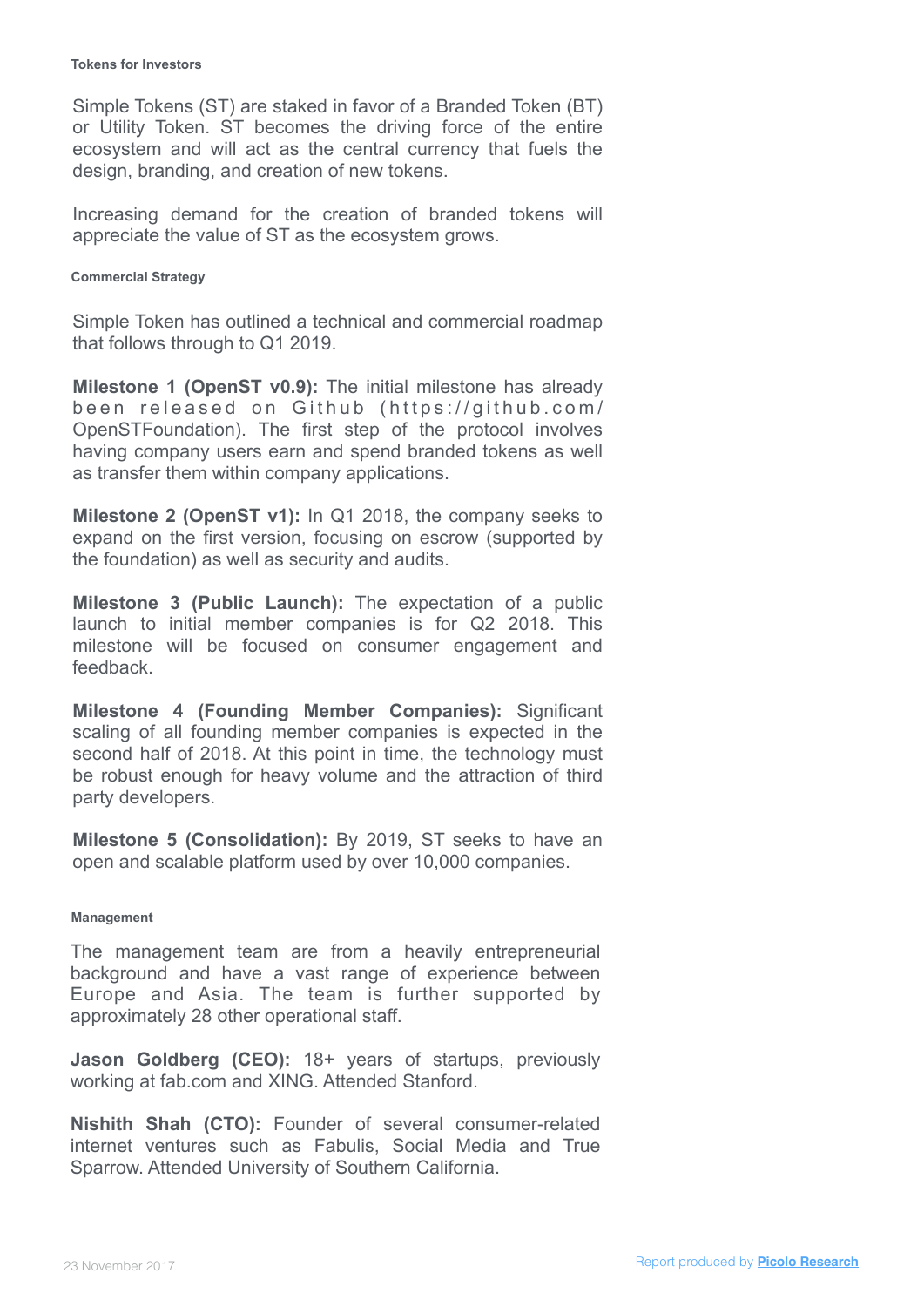### **Strengths**

**Weaknesses**

• Simple Token is creating an equivalent of a B2B SaaS (software-as-a-service) product that has significant potential should the token economy continue to go mainstream and adoption amongst everyday consumers become prevalent. A streamlined and self-service platform that requires minimal input from developers is one of the first steps in gaining mass market adoption.

- There are competitors in the space, albeit targeting different levels of consumers. Lisk provides similar services using sidechains and is based on a simple javascript framework.
- The allocation of only 30% of tokens to the crowd (for stage 1) is quite small. As there is a future sale to occur in 2018, it would be expected that the team has high hopes of successful adoption and a largely demand driven sale.
- While the management team comes from a successful background, we don't find direct or well-defined links to the blockchain segment of innovation.
- Early backers that are noted on the website appear to be from a past venture and are not directly involved with Simple Token.



- Simple Token has already released several instances of an MVP which illustrates a strict focus on technical development.
- The roadmap appears to be quite realistic from a development perspective and suggests an agile rollout of approximately 14 months to mass market launch.
- The Use of Proceeds has been allocated well, illustrating a company that is heavily focused on development.

Approximately 10% has been allocated to marketing, however, this figure may need to change in the future should adoption be harder than originally anticipated.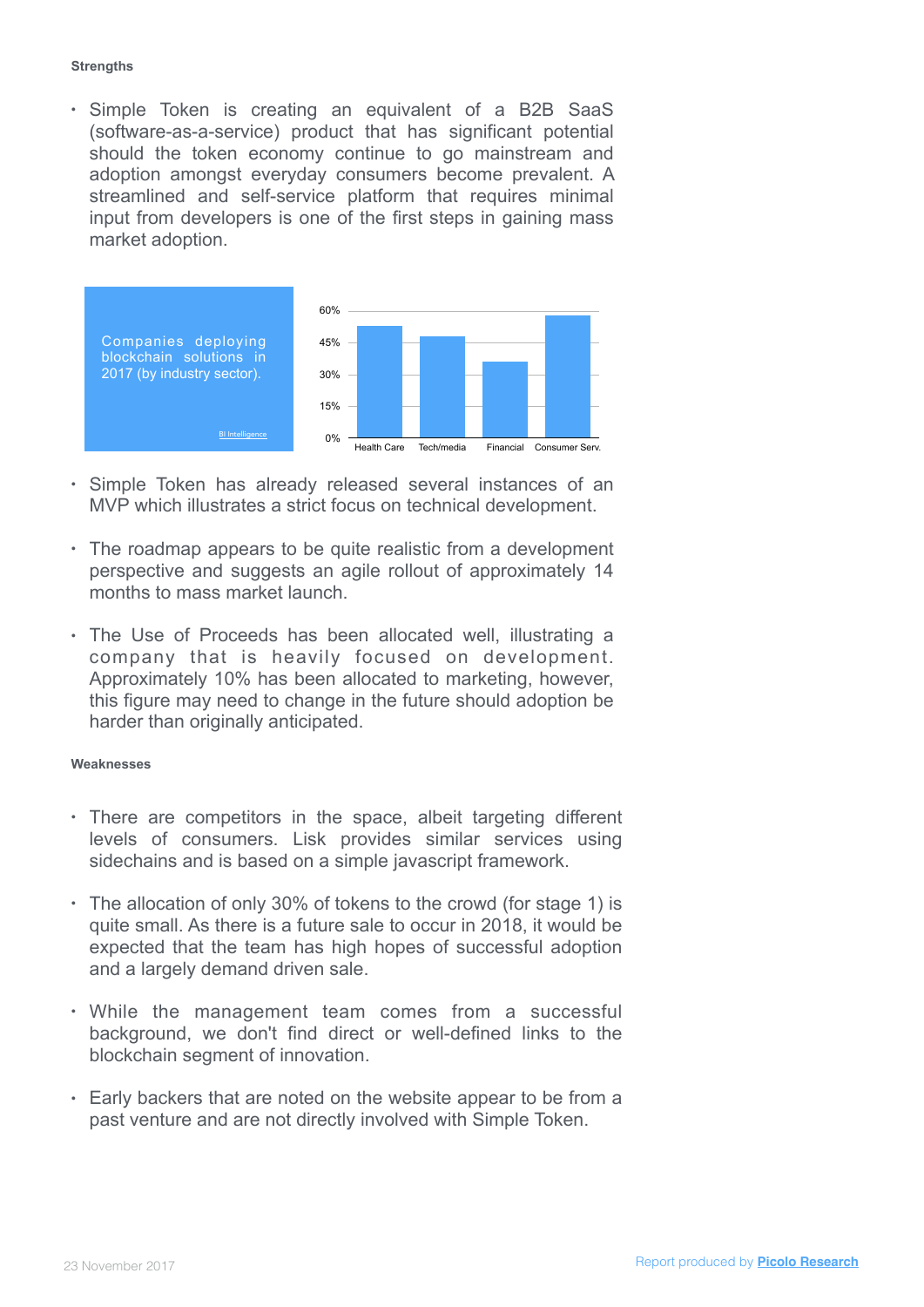**Conclusion**

Simple Token presents a speculative buying opportunity for investors seeking exposure to a company that is servicing a potentially lucrative and expanding B2B market.

We are attracted to Simple Token due to the following:

- A relatively low max cap
- Token burn of remaining and unsold ST
- Token distribution is immediate (active after three weeks)
- A model and product that can prove to be significantly

## scalable

Notwithstanding the above, Picolo Research believes that Simple Token fits the requirements of a speculative investment with significant potential in the short and medium term.

- A team with an extensive track record
- A high level of community support

While we believe that a solid deal structure is in place, we do foresee some risk in relation to the following:

- Uncertainty around future dilution
- A lack of clarity regarding token allocation towards the 'accelerator' component
- A speculative commercial model which is heavily reliant on mainstream adoption by both consumers, small business and enterprise

Report produced by **[Picolo Research](http://www.picoloresearch.com)** 23 November 2017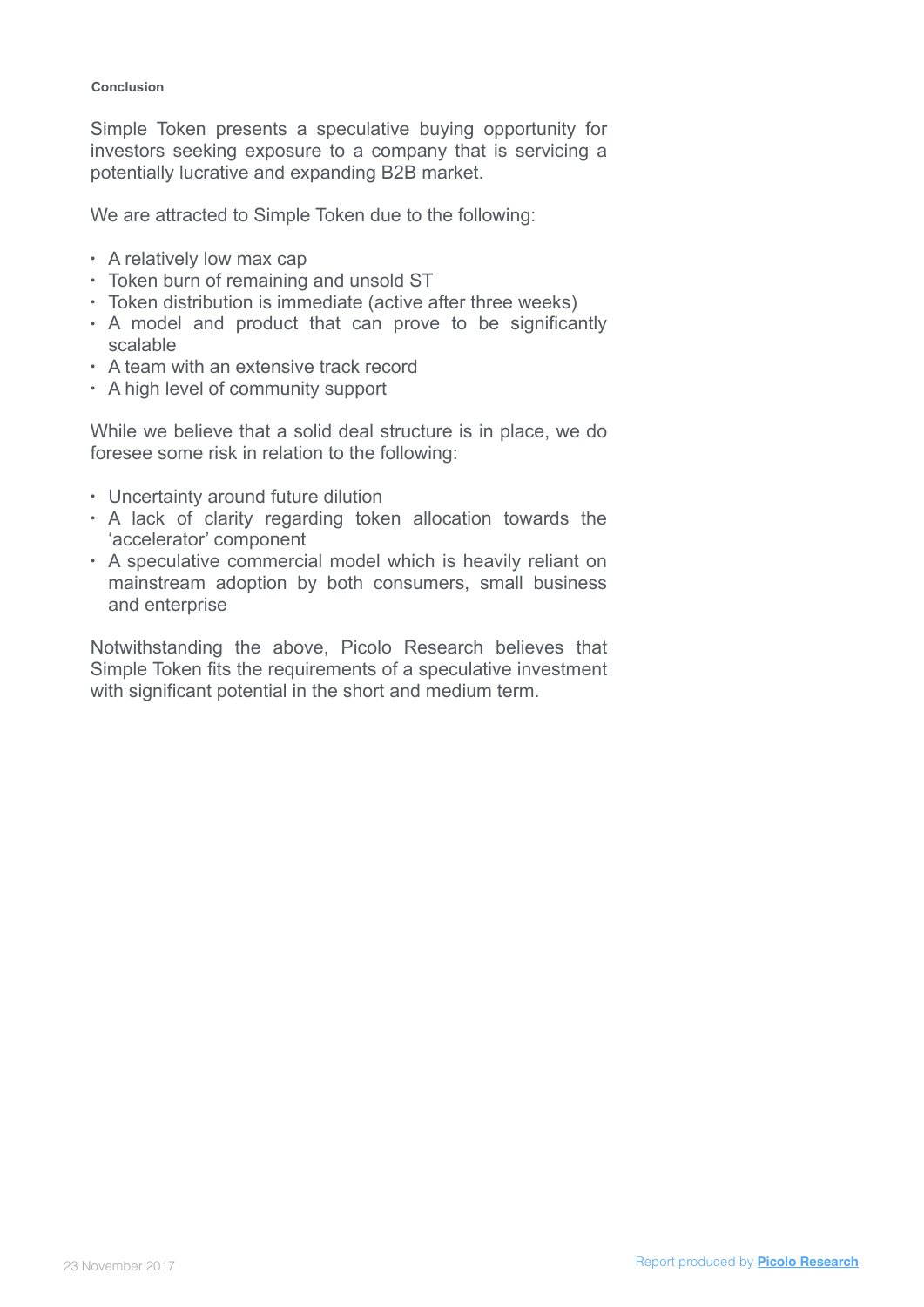**Ratings Overview**



Either at concept stage, lack of commercialization/conviction or bordering a Scam.



The company/tokens have merit, however there are questionable attributes and involves significant risk.



A high conviction opportunity of investment with no visible weaknesses.

**SCAM** A fraudulent initiative to be avoided at all costs.

An investment opportunity that can be considered under certain circumstances.



A good opportunity with no significant weaknesses and a clear path of commercialization.



Usually occurring in an updated release of<br> **HOLD** Coverage to advise maintaining current levels coverage to advise maintaining current levels of position sizing.

**SPEC BUY** A speculative opportunity for investors with a higher risk tolerance.

**RISKY** Due to a variety of factors, investment is associated with high risk of losing capital.

**BUY** A high conviction buying opportunity.

Report produced by **[Picolo Research](http://www.picoloresearch.com)**

# **NEUTRAL**

The opportunity has merits and room for growth, however, there are several negative aspects to take into consideration which may influence the length of investment.

23 November 2017